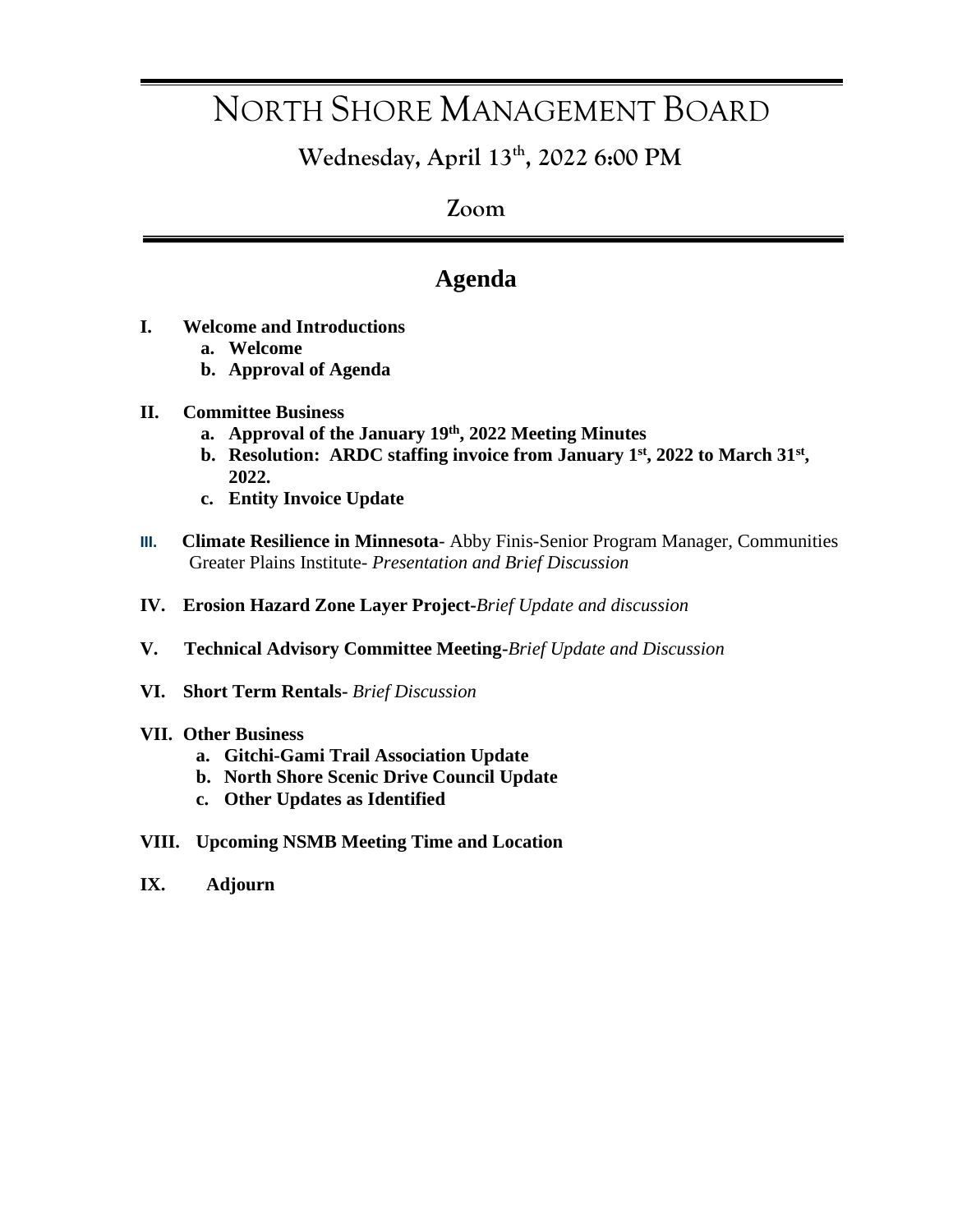## **North Shore Management Board**

Wednesday, January 19th, 2021-6:00 PM

## **Zoom Meeting Minutes**

| <b>Board Members</b>      |                       |                  |                     |  |  |  |
|---------------------------|-----------------------|------------------|---------------------|--|--|--|
| <b>Attendee</b>           | Representing          | <b>Absentees</b> | Representing        |  |  |  |
| <b>Chuck Voss</b>         | Silver Creek Township | Patrick Boyle    | St. Louis County    |  |  |  |
| Tim Anderson              | City of Beaver Bay    | Kelly Swearingin | <b>Grand Marais</b> |  |  |  |
| <b>Rich Sve</b>           | Lake County           | Wade LeBlanc     | City of Silver Bay  |  |  |  |
| Robert Svaleson           | Cook County           |                  |                     |  |  |  |
| Derek Passe               | City of Two Harbors   |                  |                     |  |  |  |
| Penelope Morton           | Duluth Township       |                  |                     |  |  |  |
| Margaret Walkins          | <b>Grand Portage</b>  |                  |                     |  |  |  |
| <b>Technical Advisors</b> |                       |                  |                     |  |  |  |
| <b>Christine McCarthy</b> | Lake County           |                  |                     |  |  |  |
| Tim Nelson                | Cook County           |                  |                     |  |  |  |
| Tara Solem                | Lake County SWCD      |                  |                     |  |  |  |
| Clinton Little            | <b>MN DNR</b>         |                  |                     |  |  |  |
| Matthew Bauman            | <b>MN DNR</b>         |                  |                     |  |  |  |
| Sam Martin                | <b>MN DNR</b>         |                  |                     |  |  |  |
| Jennifer Sterbenz         | City of Two Harbors   |                  |                     |  |  |  |
|                           |                       |                  |                     |  |  |  |
| <b>Staff</b>              |                       |                  |                     |  |  |  |
| Justin Otsea              | <b>ARDC</b>           |                  |                     |  |  |  |

#### **I. Welcome and Introductions**

- a. The meeting was called to order at 6:02 PM by Chair Rich Sve.
- b. **Motion to approve the agenda** was made by Voss/Svaleson; passed unanimously.

#### **II. Committee Business**

- a. **Motion to approve October 6th , 2021 minutes** by Svaleson/Watkins; passed unanimously.
- b. **Motion to approve Resolution for ARDC Staffing invoice from October 1 st, 2021 to December 31 st, 2021** by Voss/T. Anderson; passed unanimously.
- c. **Update on Invoicing –** Justin updated that all payments had been received except for Silver Bay and Grand Portage. He would follow up for an update.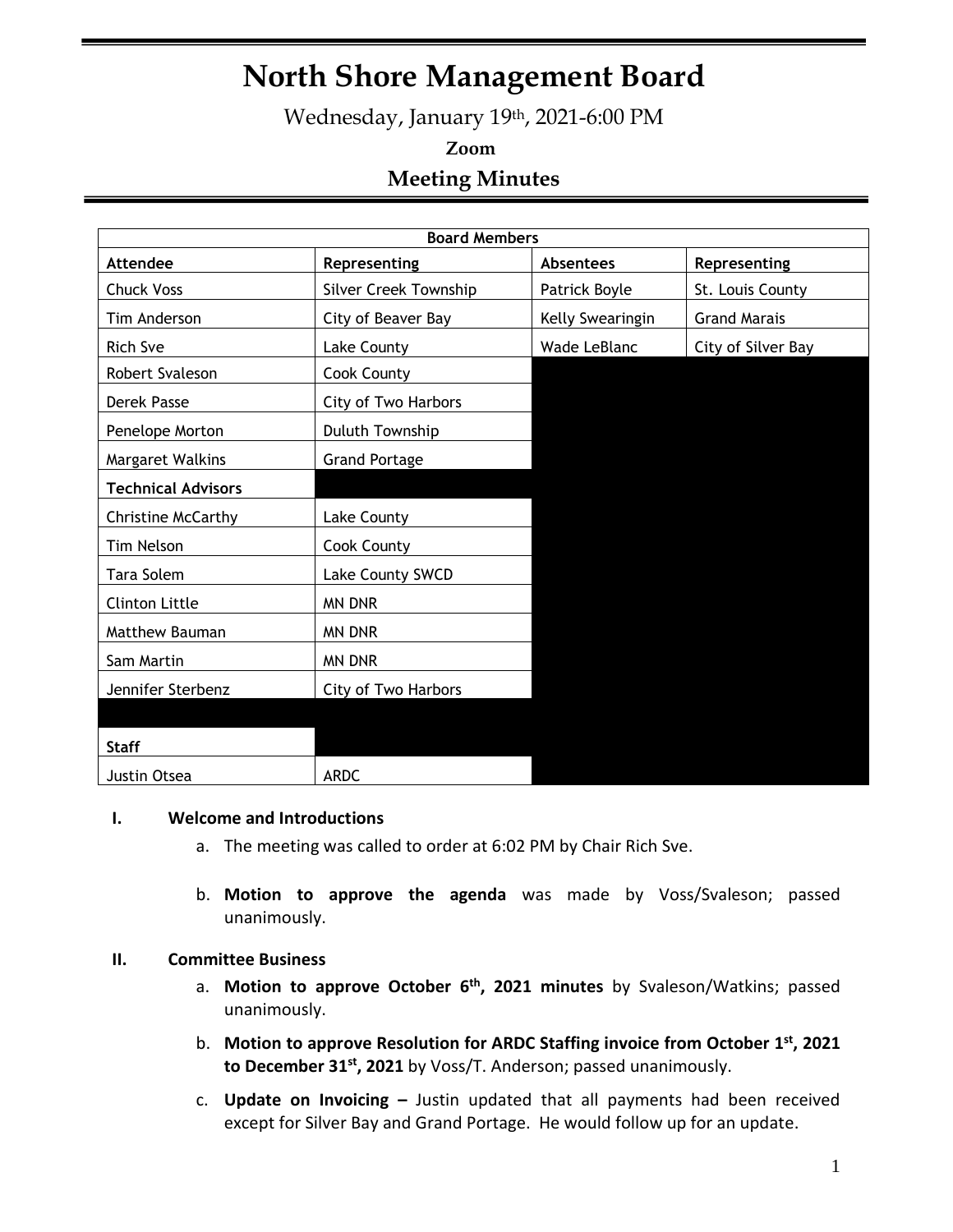III. **Shoreland Zoning Brief Presentation and Discussion***-Special Guest Matt Bauman, AICP, CFM Floodplain and Shoreland Planner-*Matt Bauman, DNR Shoreland Planner provided a brief presentation of shoreland zoning history and connections to the North Shore Management Boards minimum standards. He also provided a brief update of the DNR working in coordination of the Duluth Township zoning update currently under way. Matt spoke briefly about the upcoming Coastal Erosion Hazard Mapping project and potential collaboration as the NSMB standards are re-examined once the data is complete. The NSMB expressed interest in working together with the DNR as that process unfolds. The DNR has people starting new roles and looks forward to partnering in some capacity moving ahead. Brief discussion followed; summarized topics included: discussion on model ordinance and standards, consideration for permeable pavers and how effective they can be, restrictions on housing/development in Two Harbors due to approximately half of the City residing in the shoreland zone, variance history and non-conformity issues, and desire for flexibility regarding ordinance development and review. Justin thanked Matt for his time and stated he'd follow up to continue to collaborate as the CEHM project progresses.

IV. **Technical Advisory Committee-**Christine McCarthy and Otsea provided an update from the recently formed Technical Advisory Committee (TAC) who had met on January 18th. Justin updated the group briefly about Phase III (update to come later in this meeting). Christine outlined Lake County's upcoming shoreline evaluation inventory project and sought feedback from the group. The project will look at restoration projects on Lake Superior shoreland and seek to evaluate go evaluate how they have performed over time. Brief discussion followed including identifying some past projects, many of which happened around the 2016 flood, which could be included in the inventory.

IV. **Erosion Hazard Zone Layer Project-**Otsea updated the Board that ARDC had recently secured UMD under contract and has met initially with staff to outline the project. The UMD U-Spatial Lab has initiated the process of digitizing shorelines for the analysis, with Charlie providing oversight as needed. He also updated the Board that he had secured the required matching funds for the MN Lake Superior Coastal Program grant by leveraging One Watershed, One Plan funds allocated from the Board of Soil and Water Resources through the SWCD's. After discussion at the prior meeting, TAC oversight was decided to be as needed if problems arrive, but likely won't be very active until the analysis is completed. Brief conversation followed about non-conforming issues in the zone, Clint offered technical assistance to any members with questions around past reviews.

V. **Short Term Rental-** Jenn updated the Board that Two Harbors Planning Commission has made the recommendation of a moratorium on short term rental permits in the City and Council is in the public process of instating it (one reading completed). Looking to review the ordinance and tighten things up, meeting with the County and County HRA and other entities for input and feedback have already been initiated. Christine updated that Lake County is working with a consultant to focus on housing issues as well this year. Tim updated that Cook County has initiated an HRA and that they are in their 3<sup>rd</sup> year of short-term rental ordinances, which is set for review after the 3-year period. The ordinance has been fairly success but seeing an uptick in permits recently. Additional discussion of the topic is expected at future meetings.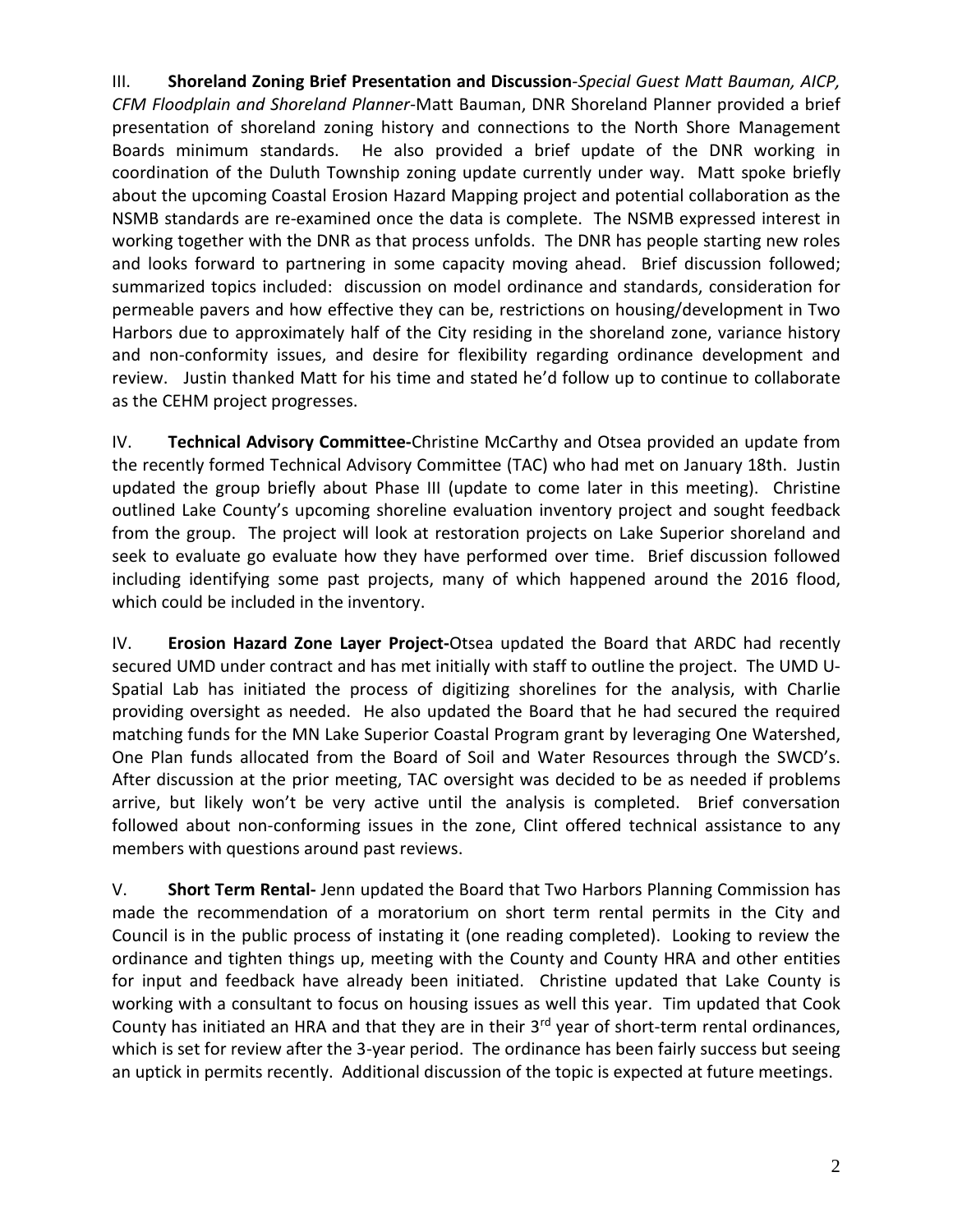#### **VI. Other Business**

#### **Gitchi-Gami Trail Association Update-***Provided by Executive Director Michelle Pierson*

-The new segment of trail in Tofte is seeing some use by snowmobiles. DNR Conservation Officers are trying to monitor, and DNR has had conversations with business owners of the AmericInn to try to look at a parallel alignment to the new trail to offer snowmobile a place to ride OFF of the new trail segment. New trail segment is being kept free of snow to permit pedestrians a safe place to walk/bike and there are safety concerns about snowmobiles encountering people on foot on this new short segment.

-DNR is looking to present to the Lutsen Township board after the 90% plan document is released from the consultant hired to engineer/design the Ski Hill Road toward Lutsen Town Center segment.

-There are safety concerns about the first phase of Lutsen construction. The current funding sources and the plans submitted to MnDOT only permit construction from Ski Hill Road to Arrowhead Electric. Discussion was had about what could happen should bonding funds be dedicated to this project, what can happen to advance or hurry the construction of the 2<sup>nd</sup> phase. More to come on this issue.

-No date set for a Ribbon Cutting for the Grand Marais to Cut Face segment yet, DNR Parks & Trails Division has seen some turnover in leadership with Erika Rivers accepting a new job. Ben Bergey is serving as Interim Director.

-The GGTA is working with MnDNR to assess needs for the 4 segments we are seeking bonding funds for, with some potential for changing our request a little. Will provide these groups updates when more information is formalized. We will be asking if your group would be willing to sign on to our capital request for the 2022 session.

-The GGTA is looking to partner with the DNR to hold an Earth Day stewardship event. It's a little too early to do a planting event, but we may do a group trail clean up/ride/walk or something to that effect. Stay tuned for details!

❑ **North Shore Scenic Drive Council Update**- Justin provided a brief update including holding a joint byways meeting with all the byways in the NE MN region to foster communication and partnership, the French River wayside interpretive panels were fabricated but were unable to be installed prior to the winter season, anticipating a spring installation and ceremony, participating in the Two Harbors reconstruction and London Road resurfacing planning processes are underway, also focusing on upcoming History Hikes research grant and considering a regional recreational workshop to help foster collaboration across agencies connected by the byway.

**IV.** *Next meeting and in person discussion-*The next meeting of the North Shore Management Board would be scheduled for 6:00 p.m. on a date to be determined by doodle poll, likely in April, held either via Zoom or hybrid, which will be decided closer to the date.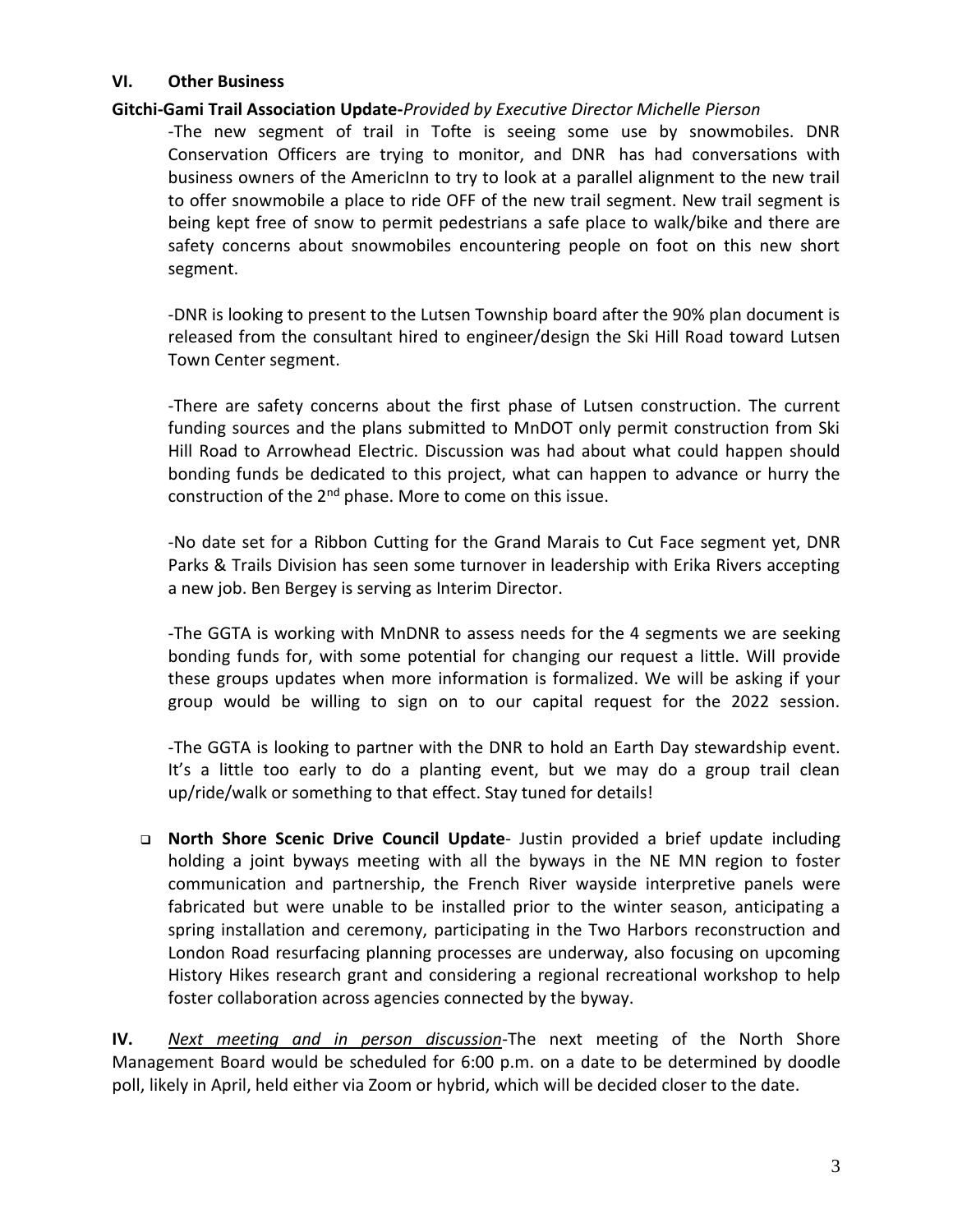**V. Adjourn-**There being no additional business, **a motion to adjourn was made by** Watkins/Voss; passed unanimously and the meeting was adjourned.

ATTEST:

Rich Sve, Chair **Nich Sve, Chair** Justin Otsea, Recording Secretary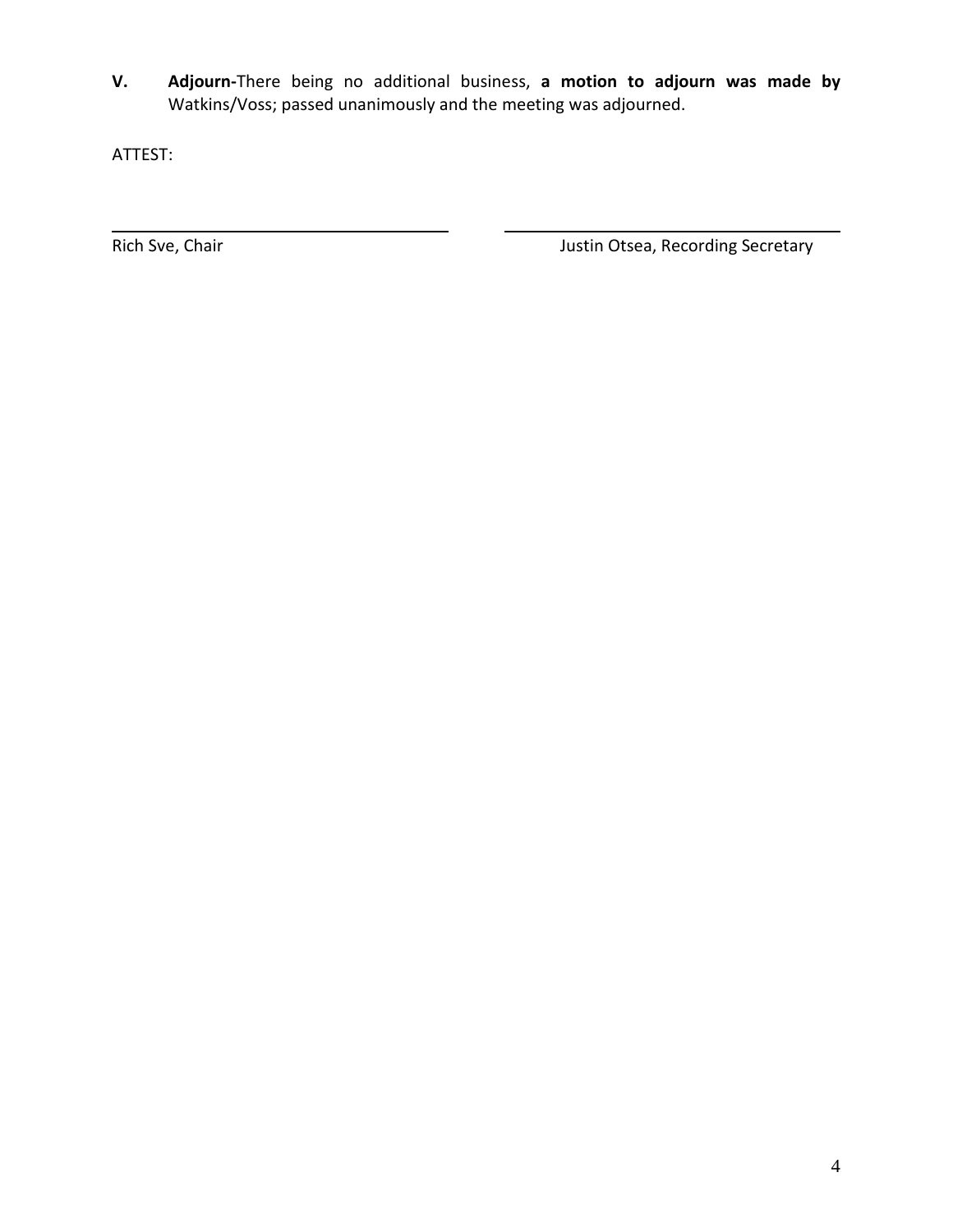

## **INVOICE #5306 Element #170027-03**

- **To:** North Shore Management Board 221 W. First Street Duluth, MN 55802
- **Date:** 4.13.22
- **For:** Staffing Services from January 1, 2022 to March 30, 2022

### Installment 3 of 4

| Total Amount Due: \$3,625.00   |                                                                    |  |  |  |  |
|--------------------------------|--------------------------------------------------------------------|--|--|--|--|
| Please make checks payable to: | Arrowhead Regional Development Commission<br>221 West First Street |  |  |  |  |
|                                | Duluth, MN 55802                                                   |  |  |  |  |
|                                | (Please reference the Invoice #5306)                               |  |  |  |  |

Project Updates:

- -Prepare materials in advance of Quarter 3 Meeting (set for April 13<sup>th</sup>)
- -Meetings and Administration around securing Phase III Grant Match through 1W1P
- -Facilitate and assist with planning of Western Lake Superior Climate Resilience Forum held on February 9th
- -Attend winter CHAOS network meeting March 22<sup>nd</sup>
- -Review of Variance, Conditional Use, and Interim Use Applications as necessary.

|                       | <b>Contract Details to date:</b> |              |  |           |  |
|-----------------------|----------------------------------|--------------|--|-----------|--|
| Contracted Amount:    | Invoice #                        | Date         |  | 14,500.00 |  |
| Element: 170027-01    | 5152                             | $9.30.21$ \$ |  | 3,625.00  |  |
| Element: 170027-02    | 5226                             | 12.31.21     |  | 3,625.00  |  |
| Element: 170027-03    | 5306                             | 3.31.22      |  | 3,625.00  |  |
| Element: 170027-04    |                                  | 6.30.22      |  |           |  |
| Remaining on Contract |                                  |              |  | 3,625.00  |  |

Thank you. Any questions please contact Barb Peterson - bpeterson@ardc.org or 218.529.7541

221 West 1st Street, Duluth, MN 55802 (218) 722-5545 (800) 232-0707 • info@ardc.org ardc.org *EOE/AA/M/F/Vet/Disability Employer*